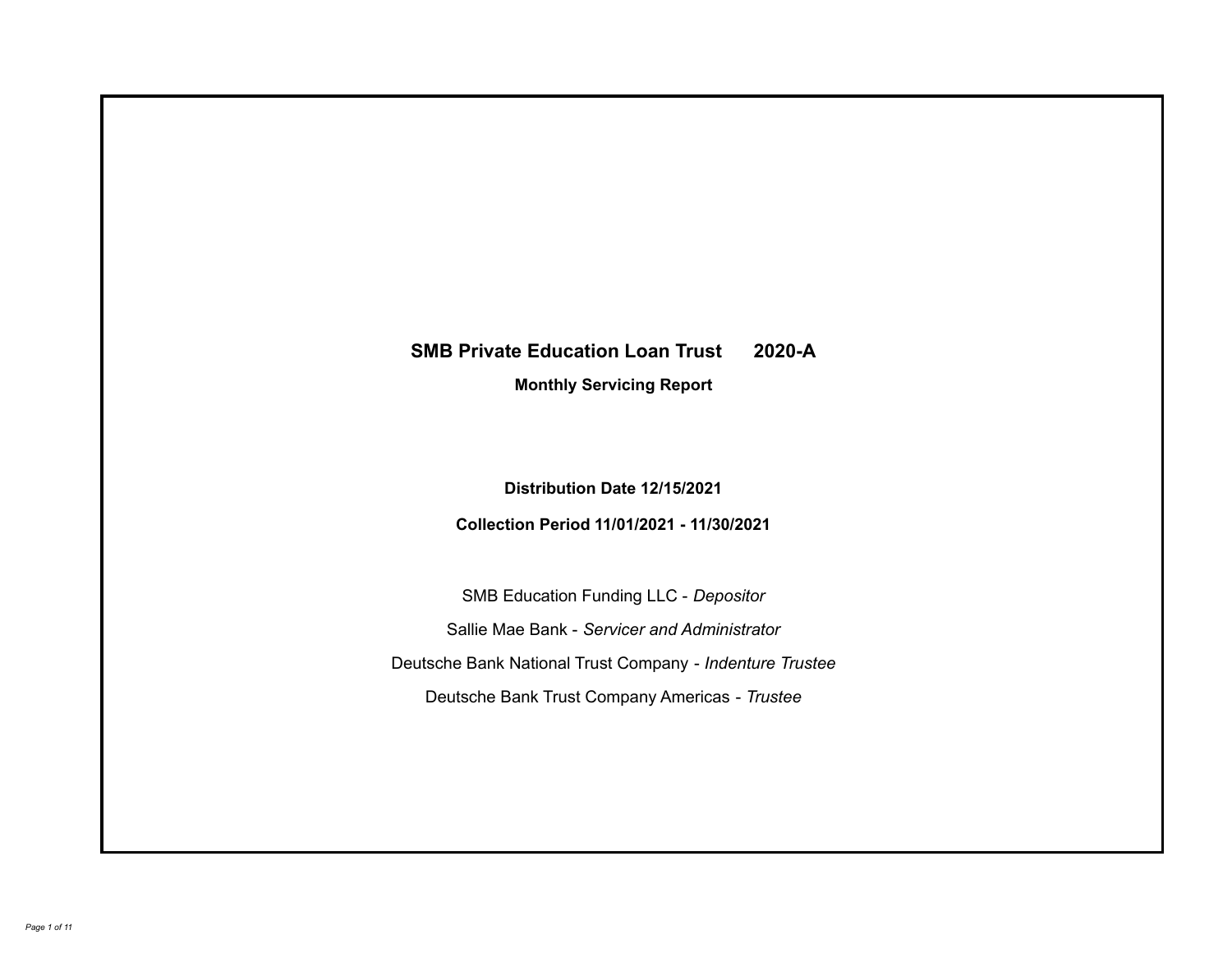A

| A | <b>Student Loan Portfolio Characteristics</b>                  |                                                 | Settlement Date<br>02/12/2020     | 10/31/2021                        | 11/30/2021                        |
|---|----------------------------------------------------------------|-------------------------------------------------|-----------------------------------|-----------------------------------|-----------------------------------|
|   | <b>Principal Balance</b><br>Interest to be Capitalized Balance |                                                 | \$633,058,651.76<br>43,030,628.43 | \$481,104,413.82<br>35,200,877.09 | \$477,663,455.09<br>29,793,821.20 |
|   | Pool Balance                                                   |                                                 | \$676,089,280.19                  | \$516,305,290.91                  | \$507,457,276.29                  |
|   |                                                                |                                                 |                                   |                                   |                                   |
|   | Weighted Average Coupon (WAC)                                  |                                                 | 9.38%                             | 8.53%                             | 8.53%                             |
|   | Weighted Average Remaining Term                                |                                                 | 138.37                            | 133.12                            | 132.86                            |
|   | Number of Loans                                                |                                                 | 54,630                            | 42,549                            | 41,895                            |
|   | Number of Borrowers                                            |                                                 | 52,691                            | 41,185                            | 40,556                            |
|   | Pool Factor                                                    |                                                 |                                   | 0.763664365                       | 0.750577315                       |
|   |                                                                | Since Issued Total Constant Prepayment Rate (1) |                                   | 12.85%                            | 12.98%                            |
|   |                                                                |                                                 |                                   |                                   |                                   |
| в | <b>Debt Securities</b>                                         | <b>Cusip/Isin</b>                               | 11/15/2021                        |                                   | 12/15/2021                        |
|   | A <sub>2</sub> A                                               | 78449UAB4                                       | \$311,088,244.14                  |                                   | \$302,014,569.73                  |
|   | A2B                                                            | 78449UAC2                                       | \$48,607,538.15                   |                                   | \$47,189,776.52                   |
|   | В                                                              | 78449UAD0                                       | \$47,000,000.00                   |                                   | \$47,000,000.00                   |
|   |                                                                |                                                 |                                   |                                   |                                   |

| Certificates | Cusip/Isin | 11/15/2021   | 12/15/2021   |
|--------------|------------|--------------|--------------|
| Residual     | 78449UAE8  | \$100,000.00 | \$100,000.00 |

| count Balances          | 11/15/2021   | 12/15/2021   |
|-------------------------|--------------|--------------|
| Reserve Account Balance | 1,729,328.00 | 1,729,328.00 |
|                         |              |              |

| E. | <b>Asset / Liability</b>               | 11/15/2021       | 12/15/2021       |
|----|----------------------------------------|------------------|------------------|
|    | Overcollateralization Percentage       | 21.23%           | 21.92%           |
|    | Specified Overcollateralization Amount | \$129,076,322.73 | \$126,864,319.07 |
|    | Actual Overcollateralization Amount    | \$109,609,508.62 | \$111,252,930.04 |

(1) For additional information, see 'Since Issued CPR Methodology' found in section VIII of this report .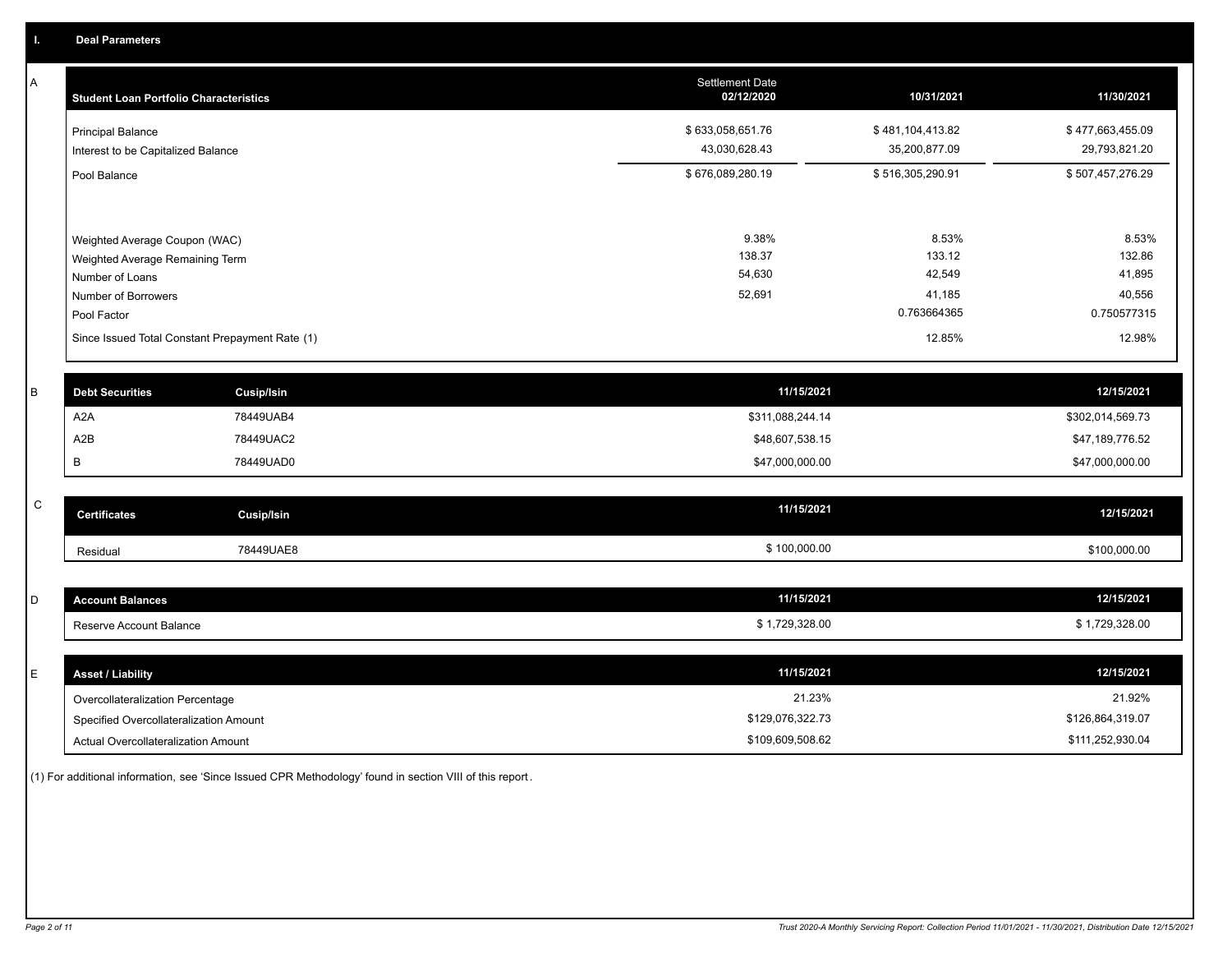#### **II. 2020-A Trust Activity 11/01/2021 through 11/30/2021**

# **Total Principal Receipts \$ 8,844,439.57**  Other Principal Deposits 140,489.18 Servicer Principal Reimbursement 0.00 Seller Principal Reimbursement 0.00 Borrower Principal 8,703,950.39 A **Student Loan Principal Receipts**

#### B **Student Loan Interest Receipts**

| <b>Total Interest Receipts</b>  | \$2,592,440.60 |
|---------------------------------|----------------|
| Other Interest Deposits         | 2,532.31       |
| Servicer Interest Reimbursement | 0.00           |
| Seller Interest Reimbursement   | 0.00           |
| Borrower Interest               | 2,589,908.29   |

| C       | <b>Recoveries on Realized Losses</b>                             | \$116,225.90    |
|---------|------------------------------------------------------------------|-----------------|
| D       | <b>Investment Income</b>                                         | \$240.30        |
| Е.      | <b>Funds Borrowed from Next Collection Period</b>                | \$0.00          |
| F.      | Funds Repaid from Prior Collection Period                        | \$0.00          |
| G       | Loan Sale or Purchase Proceeds                                   | \$0.00          |
| H       | Initial Deposits to Distribution Account                         | \$0.00          |
|         | <b>Excess Transferred from Other Accounts</b>                    | \$0.00          |
| J       | <b>Borrower Benefit Reimbursements</b>                           | \$0.00          |
| K       | <b>Other Deposits</b>                                            | \$0.00          |
|         | <b>Other Fees Collected</b>                                      | \$0.00          |
| м       | <b>AVAILABLE FUNDS</b>                                           | \$11,553,346.37 |
| N       | Non-Cash Principal Activity During Collection Period             | \$5,403,480.84  |
| $\circ$ | Aggregate Purchased Amounts by the Depositor, Servicer or Seller | \$143,021.49    |
| P       | Aggregate Loan Substitutions                                     | \$0.00          |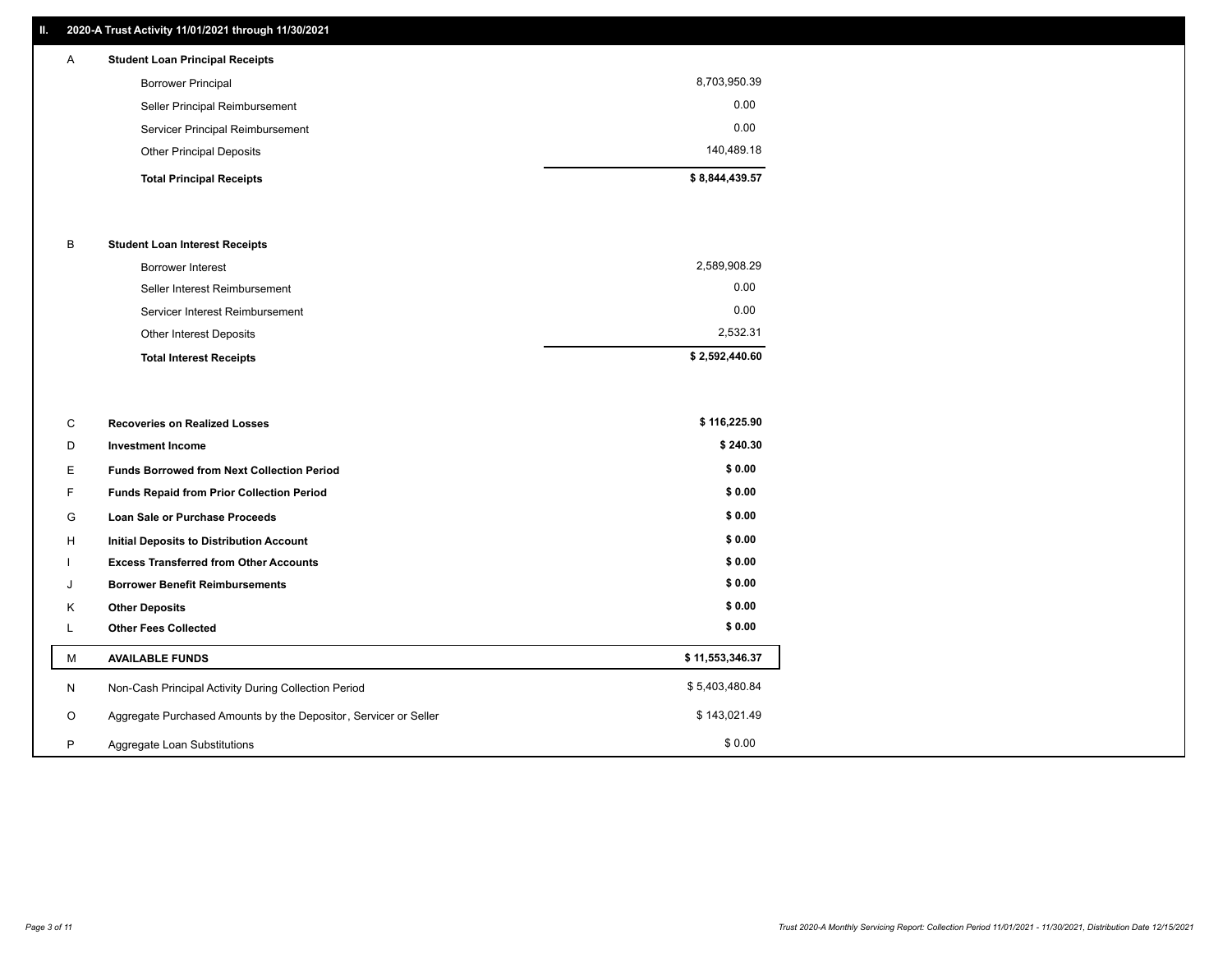| <b>Loans by Repayment Status</b> |                       |                          |            |                                                                  |                |                            |                          |         |                                                           |                |                            |
|----------------------------------|-----------------------|--------------------------|------------|------------------------------------------------------------------|----------------|----------------------------|--------------------------|---------|-----------------------------------------------------------|----------------|----------------------------|
|                                  |                       |                          | 11/30/2021 |                                                                  |                |                            | 10/31/2021               |         |                                                           |                |                            |
|                                  |                       | <b>Wtd Avg</b><br>Coupon | # Loans    | <b>Principal and</b><br><b>Interest Accrued</b><br>to Capitalize | % of Principal | % of Loans in<br>Repay (1) | <b>Wtd Avg</b><br>Coupon | # Loans | Principal and<br><b>Interest Accrued</b><br>to Capitalize | % of Principal | % of Loans in<br>Repay (1) |
| INTERIM:                         | IN SCHOOL             | 9.81%                    | 3,180      | \$47,749,796.03                                                  | 9.410%         | $-$ %                      | 9.82%                    | 3,194   | \$47,541,595.47                                           | 9.208%         | $-$ %                      |
|                                  | GRACE                 | 9.67%                    | 989        | \$15,158,427.00                                                  | 2.987%         | $-$ %                      | 9.61%                    | 2,016   | \$31,091,858.95                                           | 6.022%         | $-$ %                      |
|                                  | <b>DEFERMENT</b>      | 9.13%                    | 2,618      | \$34,342,072.22                                                  | 6.767%         | $-$ %                      | 9.11%                    | 2,623   | \$34,008,372.44                                           | 6.587%         | $-$ %                      |
| <b>REPAYMENT:</b>                | <b>CURRENT</b>        | 8.27%                    | 33,652     | \$389,047,363.50                                                 | 76.666%        | 94.842%                    | 8.22%                    | 33,337  | \$384,473,592.53                                          | 74.466%        | 95.246%                    |
|                                  | 30-59 DAYS DELINQUENT | 8.77%                    | 505        | \$7,211,162.45                                                   | 1.421%         | 1.758%                     | 9.04%                    | 434     | \$5,855,438.68                                            | 1.134%         | 1.451%                     |
|                                  | 60-89 DAYS DELINQUENT | 9.10%                    | 211        | \$3,033,972.90                                                   | 0.598%         | 0.740%                     | 9.04%                    | 232     | \$3,553,357.97                                            | 0.688%         | 0.880%                     |
|                                  | 90+ DAYS DELINQUENT   | 8.62%                    | 142        | \$2,050,178.69                                                   | 0.404%         | 0.500%                     | 9.58%                    | 136     | \$2,017,590.33                                            | 0.391%         | 0.500%                     |
|                                  | <b>FORBEARANCE</b>    | 8.49%                    | 598        | \$8,864,303.50                                                   | 1.747%         | 2.161%                     | 8.32%                    | 577     | \$7,763,484.54                                            | 1.504%         | 1.923%                     |
| <b>TOTAL</b>                     |                       |                          | 41,895     | \$507,457,276.29                                                 | 100.00%        | 100.00%                    |                          | 42,549  | \$516,305,290.91                                          | 100.00%        | 100.00%                    |

Percentages may not total 100% due to rounding \*

1 Loans classified in "Repayment" include any loan for which interim interest only, \$25 fixed payments or full principal and interest payments are due.

| <b>Loans by Borrower Status</b> |                                                                                                                              |                          |            |                                                           |                |                                |                          |            |                                                                  |                |                                |
|---------------------------------|------------------------------------------------------------------------------------------------------------------------------|--------------------------|------------|-----------------------------------------------------------|----------------|--------------------------------|--------------------------|------------|------------------------------------------------------------------|----------------|--------------------------------|
|                                 |                                                                                                                              |                          | 11/30/2021 |                                                           |                |                                |                          | 10/31/2021 |                                                                  |                |                                |
|                                 |                                                                                                                              | <b>Wtd Avg</b><br>Coupon | # Loans    | Principal and<br><b>Interest Accrued</b><br>to Capitalize | % of Principal | % of Loans in<br>P&I Repay (2) | <b>Wtd Avg</b><br>Coupon | # Loans    | <b>Principal and</b><br><b>Interest Accrued</b><br>to Capitalize | % of Principal | % of Loans in<br>P&I Repay (2) |
| <b>INTERIM:</b>                 | IN SCHOOL                                                                                                                    | 9.28%                    | 6,623      | \$100,054,934.34                                          | 19.717%        | $-$ %                          | 9.28%                    | 6,673      | \$100,376,342.55                                                 | 19.441%        | $-$ %                          |
|                                 | <b>GRACE</b>                                                                                                                 | 9.13%                    | 2,042      | \$30,964,496.83                                           | 6.102%         | $-$ %                          | 9.12%                    | 4,123      | \$62,272,578.37                                                  | 12.061%        | $-$ %                          |
|                                 | <b>DEFERMENT</b>                                                                                                             | 8.73%                    | 4,835      | \$62,453,914.11                                           | 12.307%        | $-$ %                          | 8.72%                    | 4,853      | \$61,993,734.00                                                  | 12.007%        | $-$ %                          |
| P&I REPAYMENT:                  | <b>CURRENT</b>                                                                                                               | 8.16%                    | 27,003     | \$293,724,239.92                                          | 57.882%        | 93.548%                        | 8.06%                    | 25,579     | \$273,190,428.02                                                 | 52.913%        | 93.667%                        |
|                                 | 30-59 DAYS DELINQUENT                                                                                                        | 8.72%                    | 458        | \$6,493,217.40                                            | 1.280%         | 2.068%                         | 9.05%                    | 399        | \$5,443,327.33                                                   | 1.054%         | 1.866%                         |
|                                 | 60-89 DAYS DELINQUENT                                                                                                        | 9.11%                    | 204        | \$2,966,040.43                                            | 0.584%         | 0.945%                         | 9.04%                    | 221        | \$3,392,092.48                                                   | 0.657%         | 1.163%                         |
|                                 | 90+ DAYS DELINQUENT                                                                                                          | 8.64%                    | 132        | \$1,936,129.76                                            | 0.382%         | 0.617%                         | 9.64%                    | 124        | \$1,873,303.62                                                   | 0.363%         | 0.642%                         |
|                                 | <b>FORBEARANCE</b>                                                                                                           | 8.49%                    | 598        | \$8,864,303.50                                            | 1.747%         | 2.823%                         | 8.32%                    | 577        | \$7,763,484.54                                                   | 1.504%         | 2.662%                         |
| <b>TOTAL</b><br>$\star$         | Percentages may not total 100% due to rounding                                                                               |                          | 41,895     | \$507,457,276.29                                          | 100.00%        | 100.00%                        |                          | 42,549     | \$516,305,290.91                                                 | 100.00%        | 100.00%                        |
|                                 | 2 Loans classified in "P&I Repayment" includes only those loans for which scheduled principal and interest payments are due. |                          |            |                                                           |                |                                |                          |            |                                                                  |                |                                |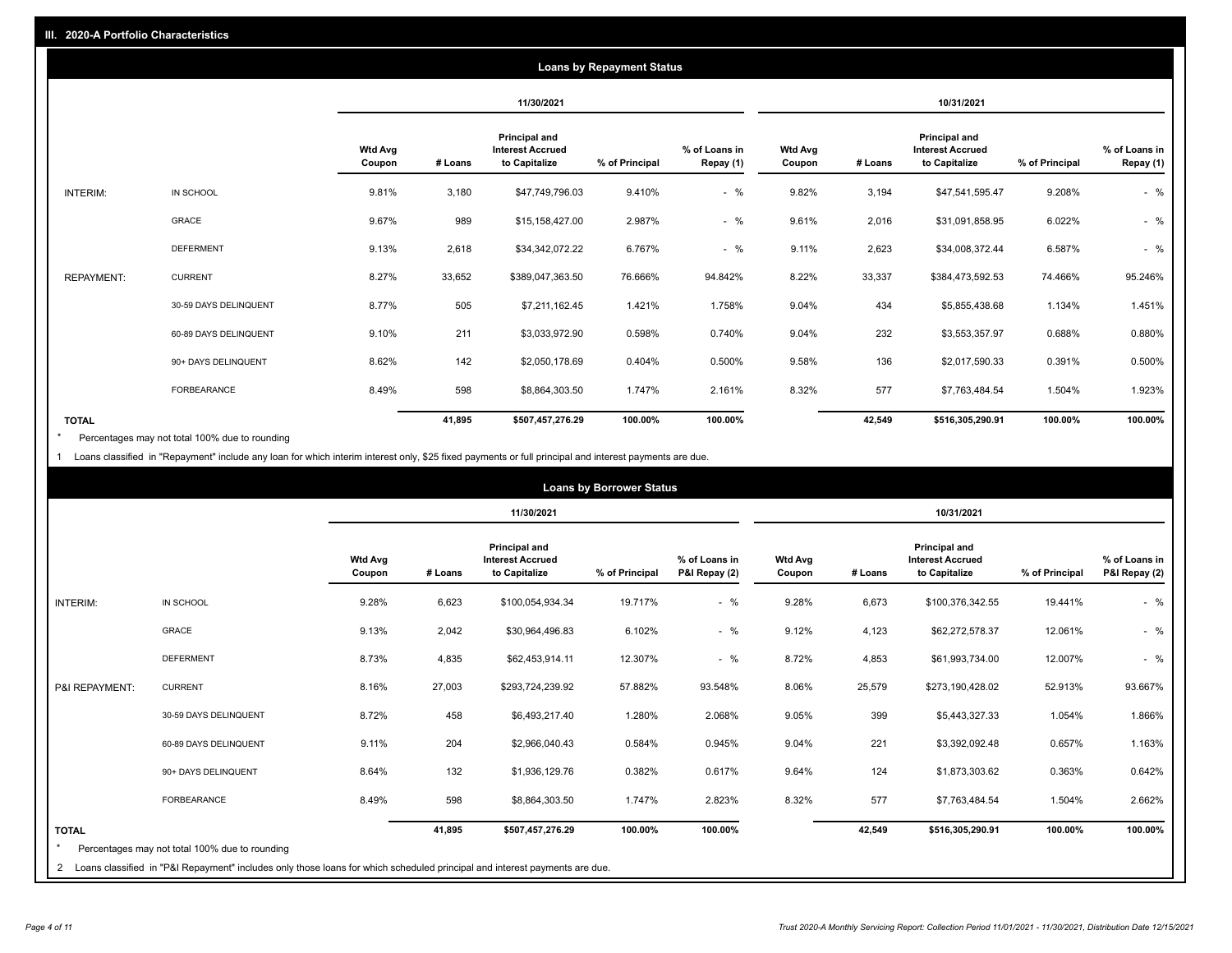|                                                                                                  | 11/30/2021       | 10/31/2021       |
|--------------------------------------------------------------------------------------------------|------------------|------------------|
| Pool Balance                                                                                     | \$507,457,276.29 | \$516,305,290.91 |
| Total # Loans                                                                                    | 41,895           | 42,549           |
| Total # Borrowers                                                                                | 40,556           | 41,185           |
| Weighted Average Coupon                                                                          | 8.53%            | 8.53%            |
| Weighted Average Remaining Term                                                                  | 132.86           | 133.12           |
| Percent of Pool - Cosigned                                                                       | 93.0%            | 92.9%            |
| Percent of Pool - Non Cosigned                                                                   | 7.0%             | 7.1%             |
| Borrower Interest Accrued for Period                                                             | \$3,319,400.11   | \$3,468,602.57   |
| Outstanding Borrower Interest Accrued                                                            | \$33,659,810.45  | \$39,140,381.20  |
| Gross Principal Realized Loss - Periodic *                                                       | \$742,276.69     | \$750,078.73     |
| Gross Principal Realized Loss - Cumulative *                                                     | \$10,042,291.07  | \$9,300,014.38   |
| Recoveries on Realized Losses - Periodic                                                         | \$116,225.90     | \$63,504.29      |
| Recoveries on Realized Losses - Cumulative                                                       | \$942,667.84     | \$826,441.94     |
| Net Losses - Periodic                                                                            | \$626,050.79     | \$686,574.44     |
| Net Losses - Cumulative                                                                          | \$9,099,623.23   | \$8,473,572.44   |
| Non-Cash Principal Activity - Capitalized Interest                                               | \$6,146,516.04   | \$2,127,980.88   |
| Since Issued Total Constant Prepayment Rate (CPR) (1)                                            | 12.98%           | 12.85%           |
| <b>Loan Substitutions</b>                                                                        | \$0.00           | \$0.00           |
| <b>Cumulative Loan Substitutions</b>                                                             | \$0.00           | \$0.00           |
| <b>Unpaid Servicing Fees</b>                                                                     | \$0.00           | \$0.00           |
| <b>Unpaid Administration Fees</b>                                                                | \$0.00           | \$0.00           |
| <b>Unpaid Carryover Servicing Fees</b>                                                           | \$352,720.89     | \$352,720.89     |
| Note Interest Shortfall                                                                          | \$0.00           | \$0.00           |
| Loans in Modification                                                                            | \$18,327,742.65  | \$18,059,669.38  |
| % of Loans in Modification as a % of Loans in Repayment (P&I)                                    | 6.01%            | 6.36%            |
|                                                                                                  |                  |                  |
| % Annualized Gross Principal Realized Loss - Periodic as a %<br>of Loans in Repayment (P&I) * 12 | 2.92%            | 3.17%            |
| % Gross Principal Realized Loss - Cumulative as a % of<br>Original Pool Balance                  | 1.49%            | 1.38%            |
|                                                                                                  |                  |                  |

\* In accordance with the Servicer's current policies and procedures, after September 1, 2017 loans subject to bankruptcy claims generally will not be reported as a charged- off unless and until they are delinquent for 120

(1) For additional information, see 'Since Issued CPR Methodology' found in section VIII of this report .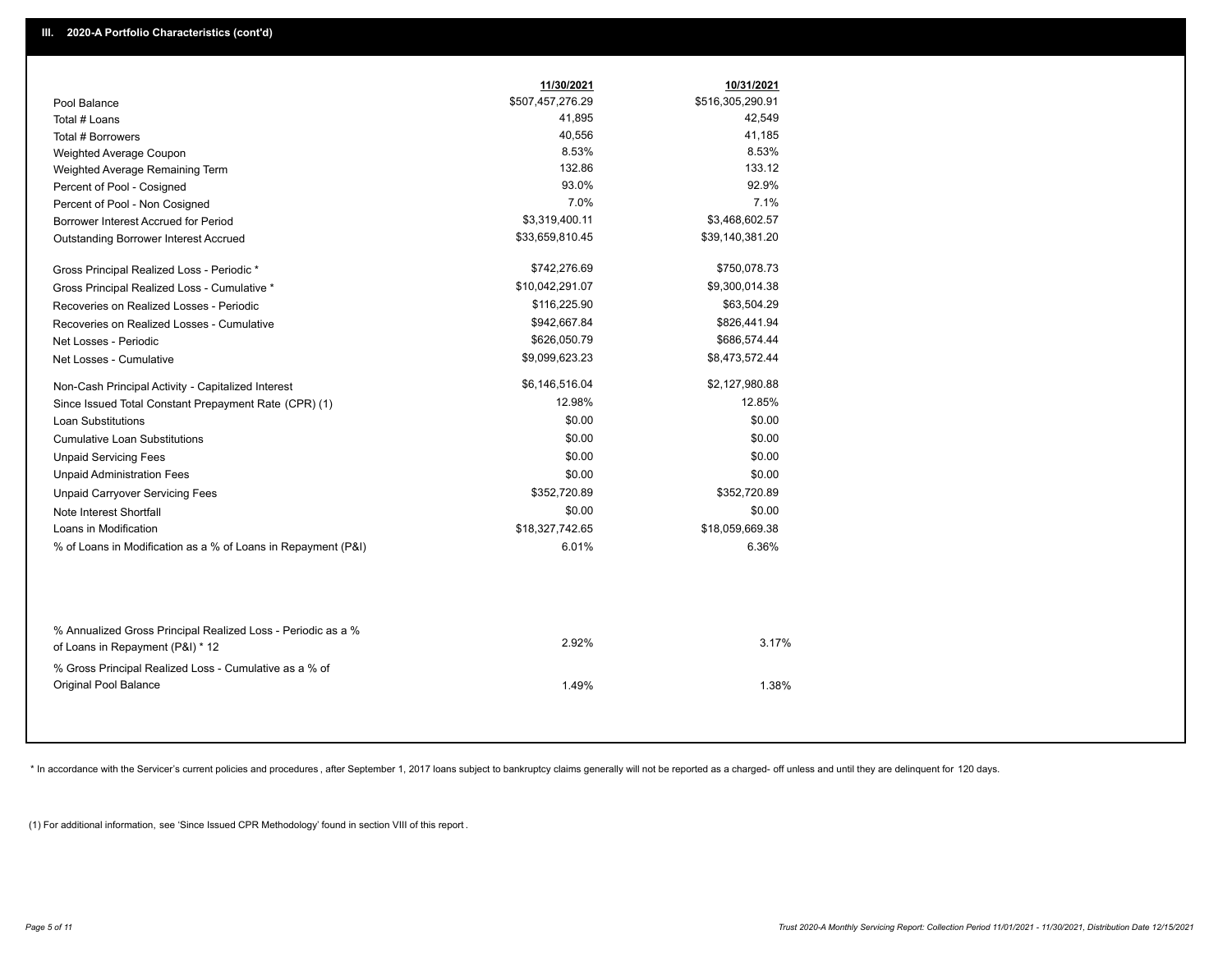## **Loan Program**

A

|                                    | Weighted<br>Average | # LOANS  | <b>\$ AMOUNT</b> | $%$ *    |
|------------------------------------|---------------------|----------|------------------|----------|
| - Smart Option Interest-Only Loans | 7.43%               | 10,402   | \$92,597,483.48  | 18.247%  |
| - Smart Option Fixed Pay Loans     | 8.57%               | 10,650   | \$158,261,381.70 | 31.187%  |
| - Smart Option Deferred Loans      | 8.90%               | 20,843   | \$256,598,411.11 | 50.566%  |
| - Other Loan Programs              | $0.00\%$            | $\Omega$ | \$0.00           | 0.000%   |
| <b>Total</b>                       | 8.53%               | 41,895   | \$507,457,276.29 | 100.000% |

\* Percentages may not total 100% due to rounding

B

C

**Index Type**

|                       | Weighted<br>Average | # LOANS  | <b>\$ AMOUNT</b> | % *      |
|-----------------------|---------------------|----------|------------------|----------|
| - Fixed Rate Loans    | 9.56%               | 17,152   | \$223,068,373.20 | 43.958%  |
| - LIBOR Indexed Loans | 7.72%               | 24,743   | \$284,388,903.09 | 56.042%  |
| - Other Index Rates   | $0.00\%$            | $\Omega$ | \$0.00           | 0.000%   |
| <b>Total</b>          | 8.53%               | 41,895   | \$507,457,276.29 | 100.000% |

\* Percentages may not total 100% due to rounding

# **Weighted Average Recent FICO**

| (2)<br>Wtd Avg Recent FICO Band | # LOANS | <b>\$ AMOUNT</b> | $\frac{9}{6}$ * |
|---------------------------------|---------|------------------|-----------------|
| $0 - 639$                       | 2,129   | \$25,397,321.99  | 5.005%          |
| 640 - 669                       | 2,206   | \$25,913,560.44  | 5.107%          |
| 670 - 699                       | 4,365   | \$53,982,658.39  | 10.638%         |
| 700 - 739                       | 9,301   | \$115,607,999.71 | 22.782%         |
| $740 +$                         | 23,892  | \$286,537,290.22 | 56.465%         |
| $N/A$ <sub>(1)</sub>            | 2       | \$18,445.54      | $0.004\%$       |
| <b>Total</b>                    | 41,895  | \$507,457,276.29 | 100.000%        |
|                                 |         |                  |                 |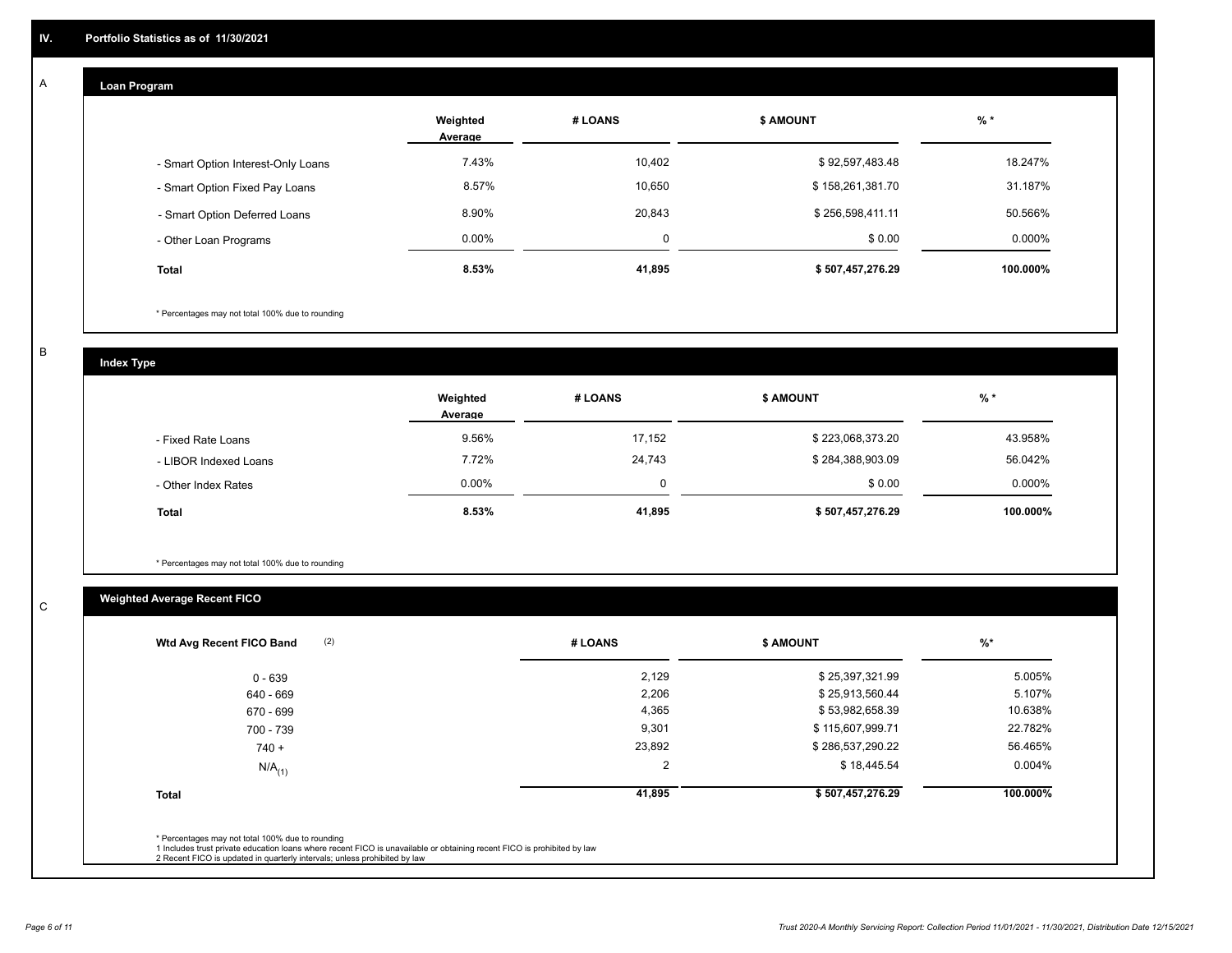| V. |       | 2020-A Reserve Account and Principal Distribution Calculations                       |                  |  |
|----|-------|--------------------------------------------------------------------------------------|------------------|--|
| А. |       | <b>Reserve Account</b>                                                               |                  |  |
|    |       | Specified Reserve Account Balance                                                    | \$1,729,328.00   |  |
|    |       | <b>Actual Reserve Account Balance</b>                                                | \$1,729,328.00   |  |
| В. |       | <b>Principal Distribution Amount</b>                                                 |                  |  |
|    | i.    | Class A Notes Outstanding                                                            | \$359,695,782.29 |  |
|    | ii.   | Pool Balance                                                                         | \$507,457,276.29 |  |
|    | iii.  | First Priority Principal Distribution Amount (i - ii)                                | \$0.00           |  |
|    | iv.   | Class A and B Notes Outstanding                                                      | \$406,695,782.29 |  |
|    | ٧.    | First Priority Principal Distribution Amount                                         | \$0.00           |  |
|    | vi.   | Pool Balance                                                                         | \$507,457,276.29 |  |
|    | vii.  | Specified Overcollateralization Amount                                               | \$126,864,319.07 |  |
|    | viii. | Regular Principal Distribution Amount (if (iv > 0, (iv - v) - (vi - vii))            | \$26,102,825.07  |  |
|    | ix.   | Pool Balance                                                                         | \$507,457,276.29 |  |
|    | х.    | 10% of Initial Pool Balance                                                          | \$67,608,928.02  |  |
|    | xi.   | First Priority Principal Distribution Amount                                         | \$0.00           |  |
|    | хii.  | Regular Principal Distribution Amount                                                | \$26,102,825.07  |  |
|    | xiii. | Available Funds (after payment of waterfall items A through I)                       | \$0.00           |  |
|    |       | xiv. Additional Principal Distribution Amount (if(vi <= x,min(xiii, vi - xi - xii))) | \$0.00           |  |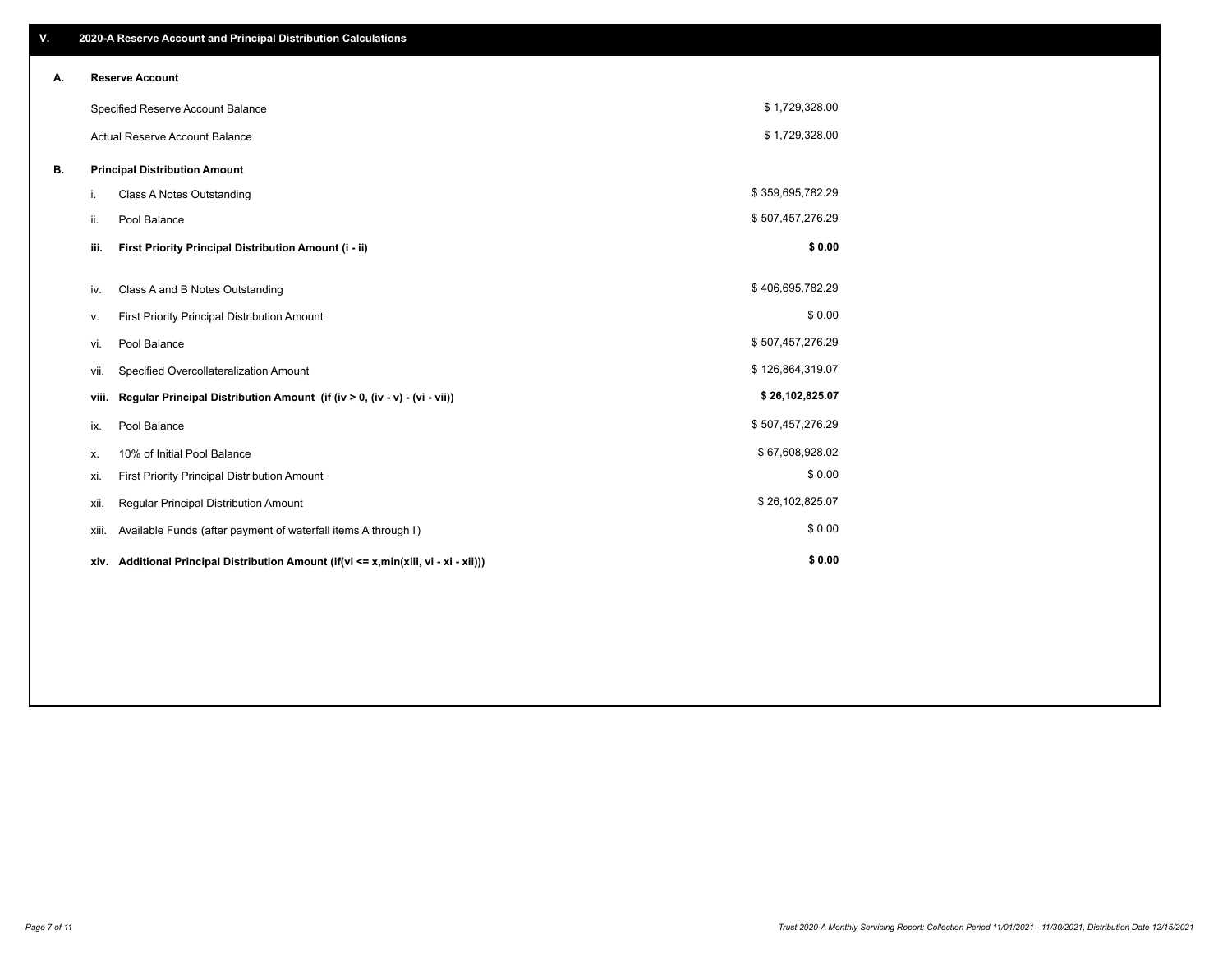|    |                                                         | Paid            | <b>Funds Balance</b> |
|----|---------------------------------------------------------|-----------------|----------------------|
|    | <b>Total Available Funds</b>                            |                 | \$11,553,346.37      |
| A  | <b>Trustee Fees</b>                                     | \$0.00          | \$11,553,346.37      |
| В  | <b>Servicing Fees</b>                                   | \$320,736.28    | \$11,232,610.09      |
| C  | i. Administration Fees                                  | \$8,333.00      | \$11,224,277.09      |
|    | ii. Unreimbursed Administrator Advances plus any Unpaid | \$0.00          | \$11,224,277.09      |
| D  | Class A Noteholders Interest Distribution Amount        | \$615,341.05    | \$10,608,936.04      |
| Е  | First Priority Principal Payment                        | \$0.00          | \$10,608,936.04      |
| F. | Class B Noteholders Interest Distribution Amount        | \$117,500.00    | \$10,491,436.04      |
| G  | <b>Reinstatement Reserve Account</b>                    | \$0.00          | \$10,491,436.04      |
| H  | Regular Principal Distribution                          | \$10,491,436.04 | \$0.00               |
|    | <b>Carryover Servicing Fees</b>                         | \$0.00          | \$0.00               |
| J  | Additional Principal Distribution Amount                | \$0.00          | \$0.00               |
| Κ  | Unpaid Expenses of Trustee                              | \$0.00          | \$0.00               |
| L. | Unpaid Expenses of Administrator                        | \$0.00          | \$0.00               |
| М  | Remaining Funds to the Residual Certificateholders      | \$0.00          | \$0.00               |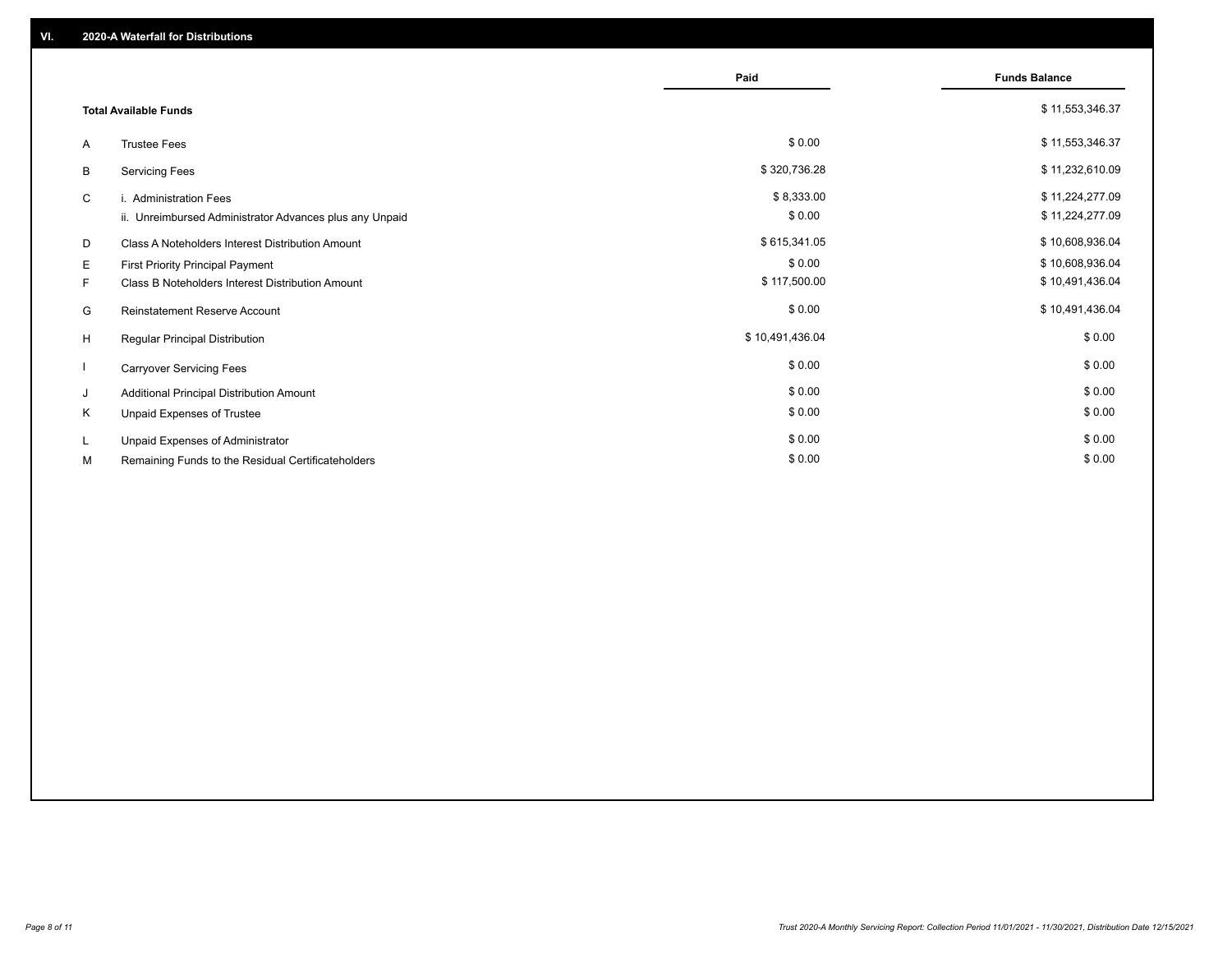| <b>Distribution Amounts</b>                                |                         |                         |                         |
|------------------------------------------------------------|-------------------------|-------------------------|-------------------------|
|                                                            | A <sub>2</sub> A        | A <sub>2</sub> B        | в                       |
| Cusip/Isin                                                 | 78449UAB4               | 78449UAC2               | 78449UAD0               |
| <b>Beginning Balance</b>                                   | \$311,088,244.14        | \$48,607,538.15         | \$47,000,000.00         |
| Index                                                      | <b>FIXED</b>            | <b>LIBOR</b>            | <b>FIXED</b>            |
| Spread/Fixed Rate                                          | 2.23%                   | 0.83%                   | 3.00%                   |
| Record Date (Days Prior to Distribution)                   | 1 NEW YORK BUSINESS DAY | 1 NEW YORK BUSINESS DAY | 1 NEW YORK BUSINESS DAY |
| <b>Accrual Period Begin</b>                                | 11/15/2021              | 11/15/2021              | 11/15/2021              |
| <b>Accrual Period End</b>                                  | 12/15/2021              | 12/15/2021              | 12/15/2021              |
| Daycount Fraction                                          | 0.08333333              | 0.08333333              | 0.08333333              |
| Interest Rate*                                             | 2.23000%                | 0.91925%                | 3.00000%                |
| <b>Accrued Interest Factor</b>                             | 0.001858333             | 0.000766042             | 0.002500000             |
| <b>Current Interest Due</b>                                | \$578,105.65            | \$37,235.40             | \$117,500.00            |
| Interest Shortfall from Prior Period Plus Accrued Interest | $\mathsf{\$}$ -         | $$ -$                   | $\mathsf{\$}$ -         |
| <b>Total Interest Due</b>                                  | \$578,105.65            | \$37,235.40             | \$117,500.00            |
| <b>Interest Paid</b>                                       | \$578,105.65            | \$37,235.40             | \$117,500.00            |
| <b>Interest Shortfall</b>                                  | $\mathsf{\$}$ -         | $$ -$                   | $\frac{1}{2}$           |
| <b>Principal Paid</b>                                      | \$9,073,674.41          | \$1,417,761.63          | $$ -$                   |
| <b>Ending Principal Balance</b>                            | \$302,014,569.73        | \$47,189,776.52         | \$47,000,000.00         |
| Paydown Factor                                             | 0.028355233             | 0.028355233             | 0.000000000             |
| <b>Ending Balance Factor</b>                               | 0.943795530             | 0.943795530             | 1.000000000             |

\* Pay rates for Current Distribution. For the interest rates applicable to the next distribution date, please see https://www.salliemae.com/about/investors/data/SMBabrate.txt.

**VII. 2020-A Distributions**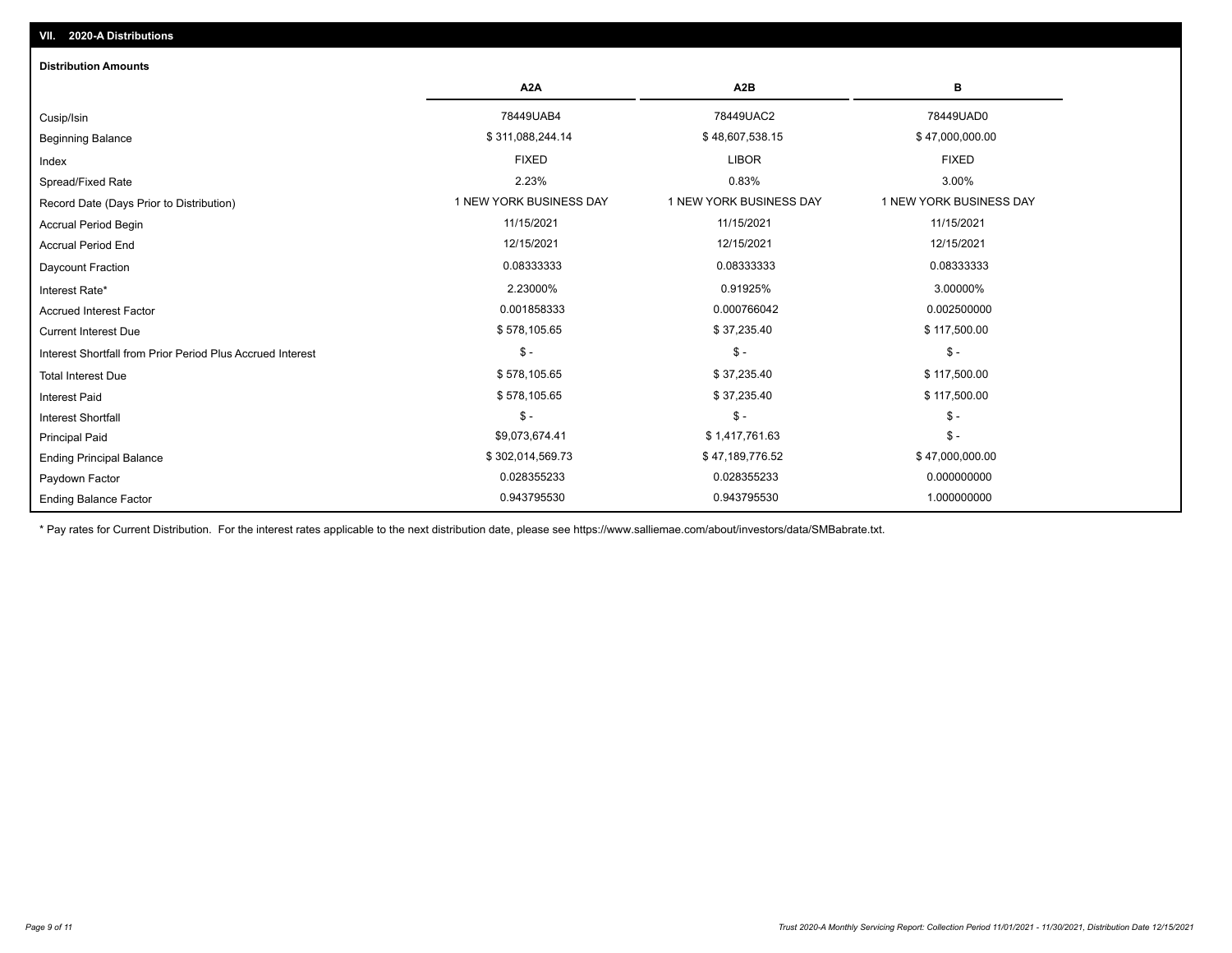#### **Since Issued Total CPR**

$$
\text{total CPR} = 1 - \left(\frac{APB}{PPB}\right)^{\left(\frac{12}{MSC}\right)}
$$

APB = Actual period-end Pool Balance PPB = Projected period-end Pool Balance assuming no prepayments and no defaults Pool Balance = Sum(Principal Balance + Interest Accrued to Capitalize Balance) MSC = Months Since Cut-Off

I J Ι

#### **Since-Issued Total Constant Prepayment Rate (CPR)**

Since-Issued Total CPR measures prepayments, both voluntary and involuntary, for a trust student loan pool over the life of a transaction. For each trust distribution, the actual month-end pool balance is compared against a month-end pool balance originally projected at issuance assuming no prepayments and defaults. For purposes of Since- Issued Total CPR calculations, projected period end pool balance assumes in-school status loans have up to a six month grace period before moving to repayment, grace status loans remain in grace status until their status end date and then to move to full principal and interest repayment, loans subject to interim interest or fixed payments during their in-school and grace period continue paying interim interest or fixed payments until full